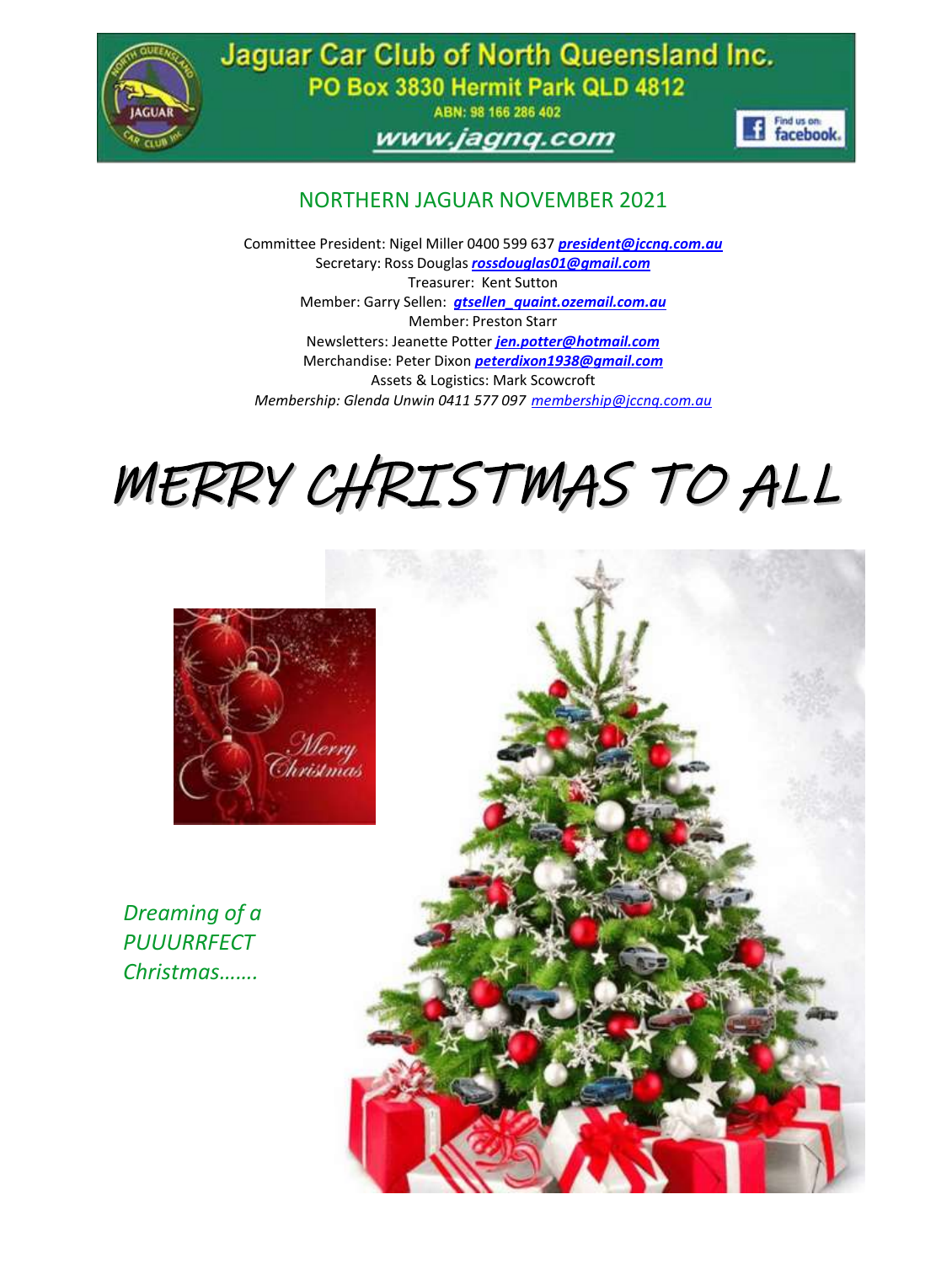

## **December 2021**

*As I write this, it's only a few days until our long-anticipated Christmas parties, and this year the response has been nothing short of amazing! By my calculations, 53% of our paid-up membership has bought tickets for either Townsville or Mission Beach (a fortunate few will be attending both!) – and that's remarkable given the geographically huge area covered by our club. Well done everybody……*

*Special thanks to Glenda Unwin and Gay Byrne for all your organising efforts. I'm so looking forward to the fun.*

*Annual club awards are traditionally presented at our Christmas functions – Car of the Year, Member of the Year, Most Improved Car and the prestigious Bent Stem Trophy (awarded to the member experiencing the most unusual/unfortunate/amusing set of circumstances related to enjoying his/her Jag ownership. Deciding* our annual trophy winners is never easy, there are so many excellent candidates out there for all categories.

*As a reminder, here are last year's trophy winners:*

*2020 Car of the Year - Graham and Pauline Hepburn for their immaculate low-mileage maroon 1988 Daimler Double-Six. 2020 Member of the Year – Karen Bird 2020 Most Improved Car – NOT AWARDED 2020 Bent Stem – Peter Dixon*

This year's recipients will be reported on our social media pages, mail, website, and in our next magazine.

*I'm still not allowed back behind the wheel of a car – no, I haven't lost my licence!! – and I'm really suffering!! I'm hopeful to get clearance to drive again tomorrow so who knows? Maybe I'll be diving to the Christmas parties! At this stage I can't think of a better early Christmas present.*

*Talking of Christmas presents, don't forget the club has branded merchandise for sale, and what better gift can you give to your nearest and dearest. Coffee mugs, travel mugs, lanyards, grille badges, keyrings etc. There's plenty to choose from for those stocking fillers. And let's face it, it's so EASY to buy gifts for a Jag enthusiast. Anything with a leaper or a growler is sure to become a prized possession!*

Contact Peter Dixon on 0431 224 061 – or any member of the management committee, if you're interested. *We're here to help.*

*Have a safe and happy Christmas. Keep those Jags purrrring and keep out of trouble. Above all, if you can't be good, be careful.*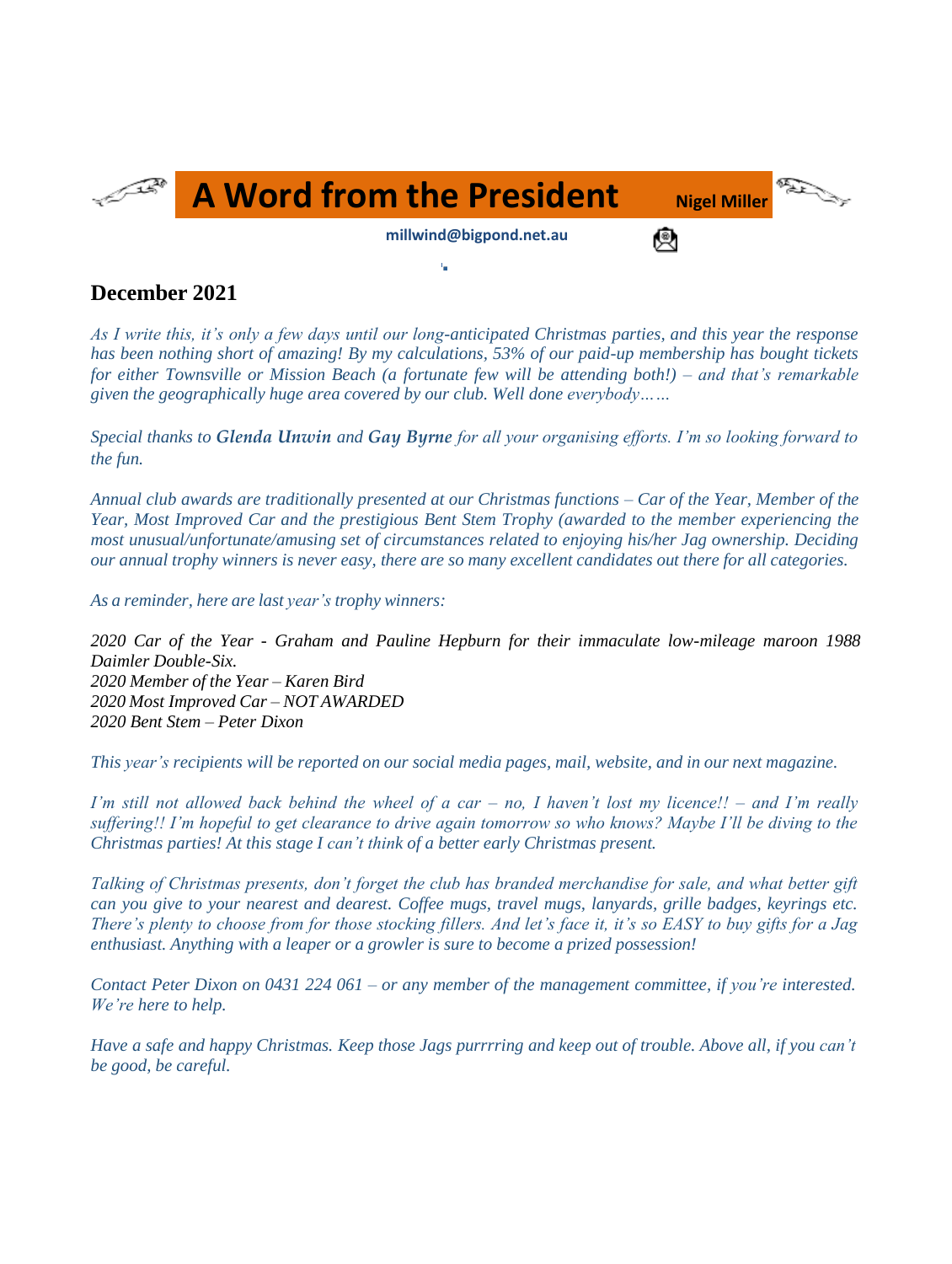# *NOVEMBER PROWLS:*

## **Sunday 7 th November – RSL Car & Bike Show** (shared by Glenda Unwin)

The boys checked out the cars and bikes outside, the girls stayed inside in the air-conditioning! Some of our members travelled a long way for our prowl today - Merv & Jeanette came from Halifax and Ron & Carmel came from Cairns. It was fantastic to have you with us.

Thank you to Karen for organising this morning and to everyone for making it such a happy outing. I don't think we've ever had this many S Types together on a Sunday prowl.

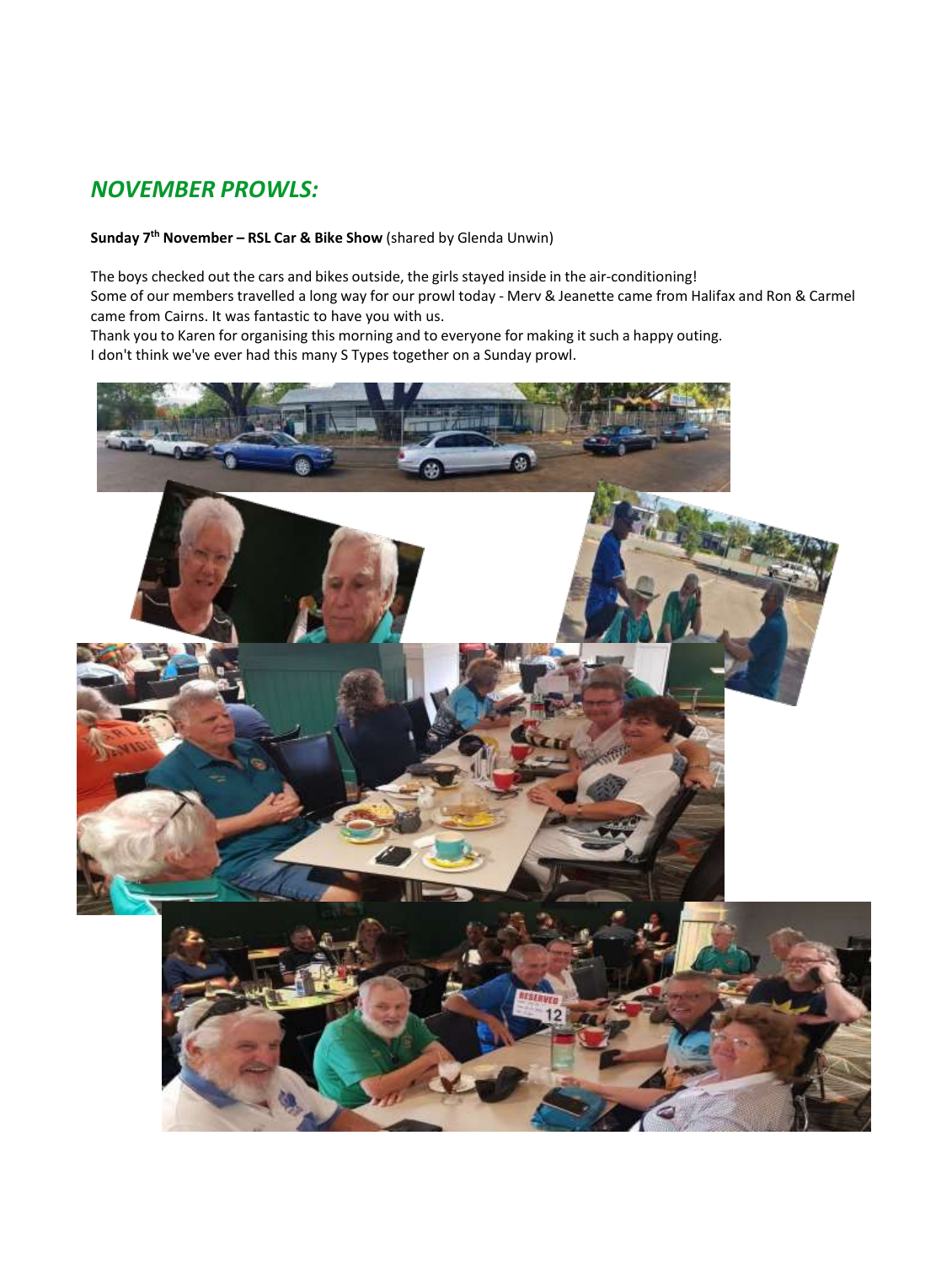### **Sunday 14th November - Port of Townsville** (shared by Glenda Unwin)

We didn't have a pre-determined destination this morning, so it was a lovely surprise when our Club was invited to a BBQ & coffee morning put on by Port of Townsville in South Townsville. A big thank you to Pirate [Timmy](https://www.facebook.com/groups/240631386410111/user/745845000/?__cft__%5B0%5D=AZXIZF1HbN8Xw9Bb5W1ti_-DN_Due6g0ZsJjkZ598qtP1x4S54MeLfF415MkvOFQWkPdaZbhQuxR_HYTdNNpHhRemZBx2H2kLILs5CuWZmAH0QQtcPiC_NkcfMSo7a-HjAQf9LCslXqC1CIMoEckYAV7VbraoFKmKY3a44QTNN33cCUDSUylr6G_EQL9R3Kz6AU&__tn__=-%5DK-R) for inviting us to the BBQ, and to [#portoftownsville](https://www.facebook.com/hashtag/portoftownsville?__eep__=6&__gid__=240631386410111&__cft__%5B0%5D=AZXIZF1HbN8Xw9Bb5W1ti_-DN_Due6g0ZsJjkZ598qtP1x4S54MeLfF415MkvOFQWkPdaZbhQuxR_HYTdNNpHhRemZBx2H2kLILs5CuWZmAH0QQtcPiC_NkcfMSo7a-HjAQf9LCslXqC1CIMoEckYAV7VbraoFKmKY3a44QTNN33cCUDSUylr6G_EQL9R3Kz6AU&__tn__=%2ANK-R) for the burgers &

coffee, and hats & mugs.

Another enjoyable Sunday morning Prowl. Thanks everyone

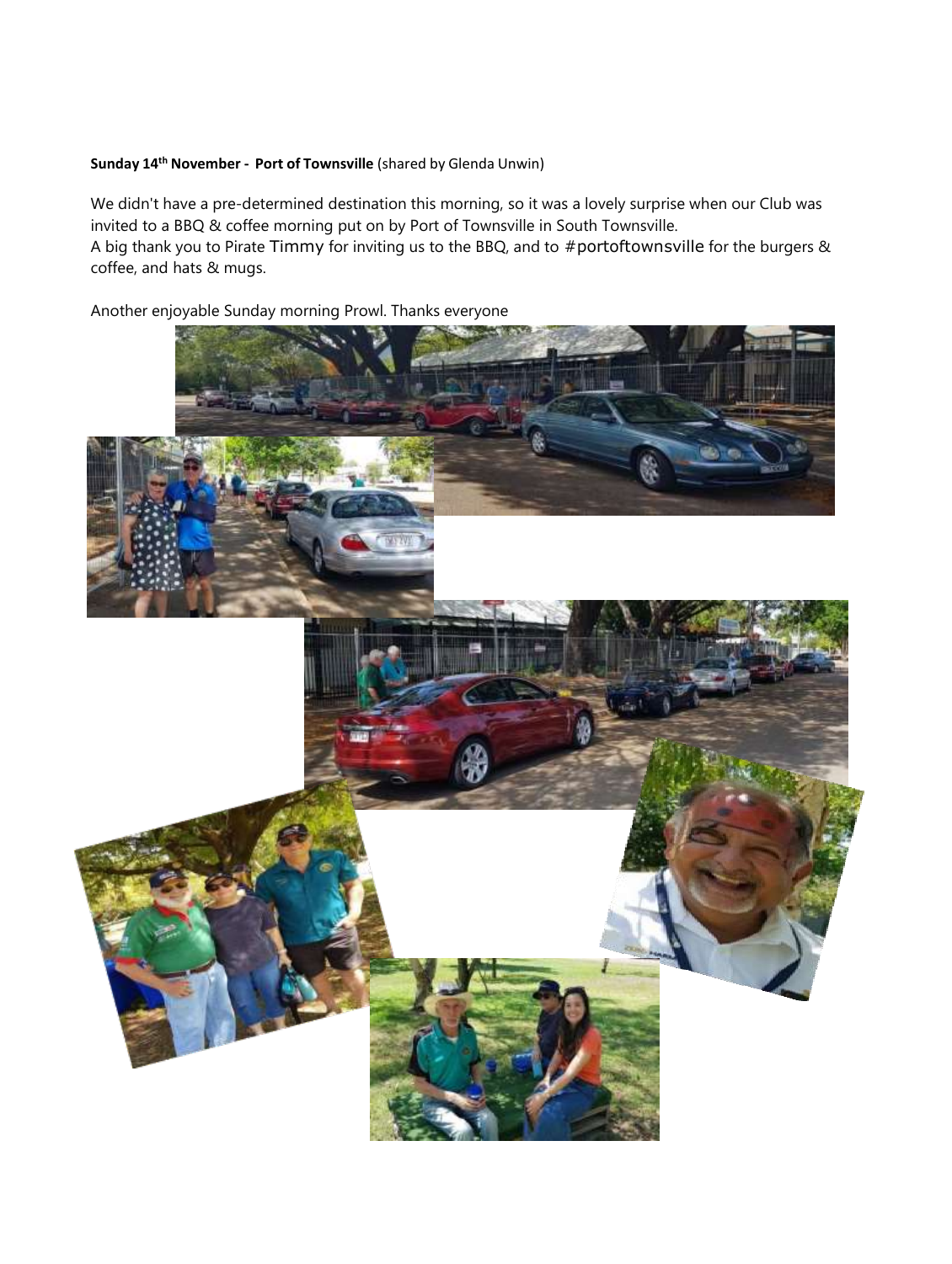

#### **Sunday Prowl 21st November - Billy Beaus Cafe** (shared by Glenda Unwin)

We didn't have a pre-determined destination for this prowl, but Billy Beau's was a great choice this morning. The cafe has had a freshen-up since our last visit. The food was amazing, plentiful and very reasonably priced. Thanks to those who joined us...it was lots of fun.

PS...who put that MG with all those Jaguar S-Types?

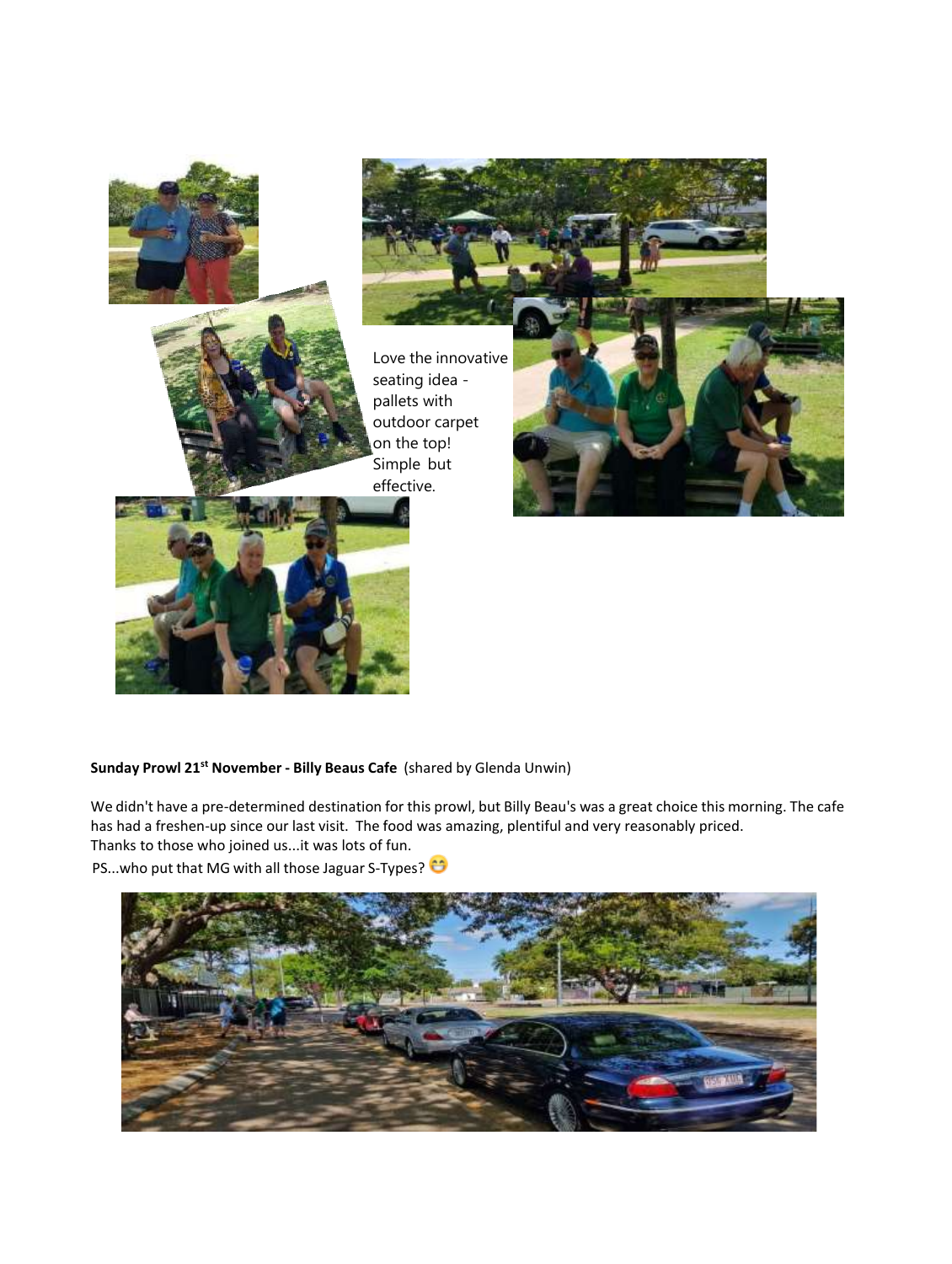

#### **Sunday 28th November 2021 - Donnington Airpark.** (shared by Glenda Unwin)

A good drive out to Donnington for a BBQ breakfast. We checked out the little aeroplanes, chatted to old and new friends, cooled down in the shower of rain and really enjoyed a different Sunday morning. A big thank you to Christian and his family for giving us such a warm welcome. We would love to visit again in 2022. Thanks for coming along everyone, it was a good morning.